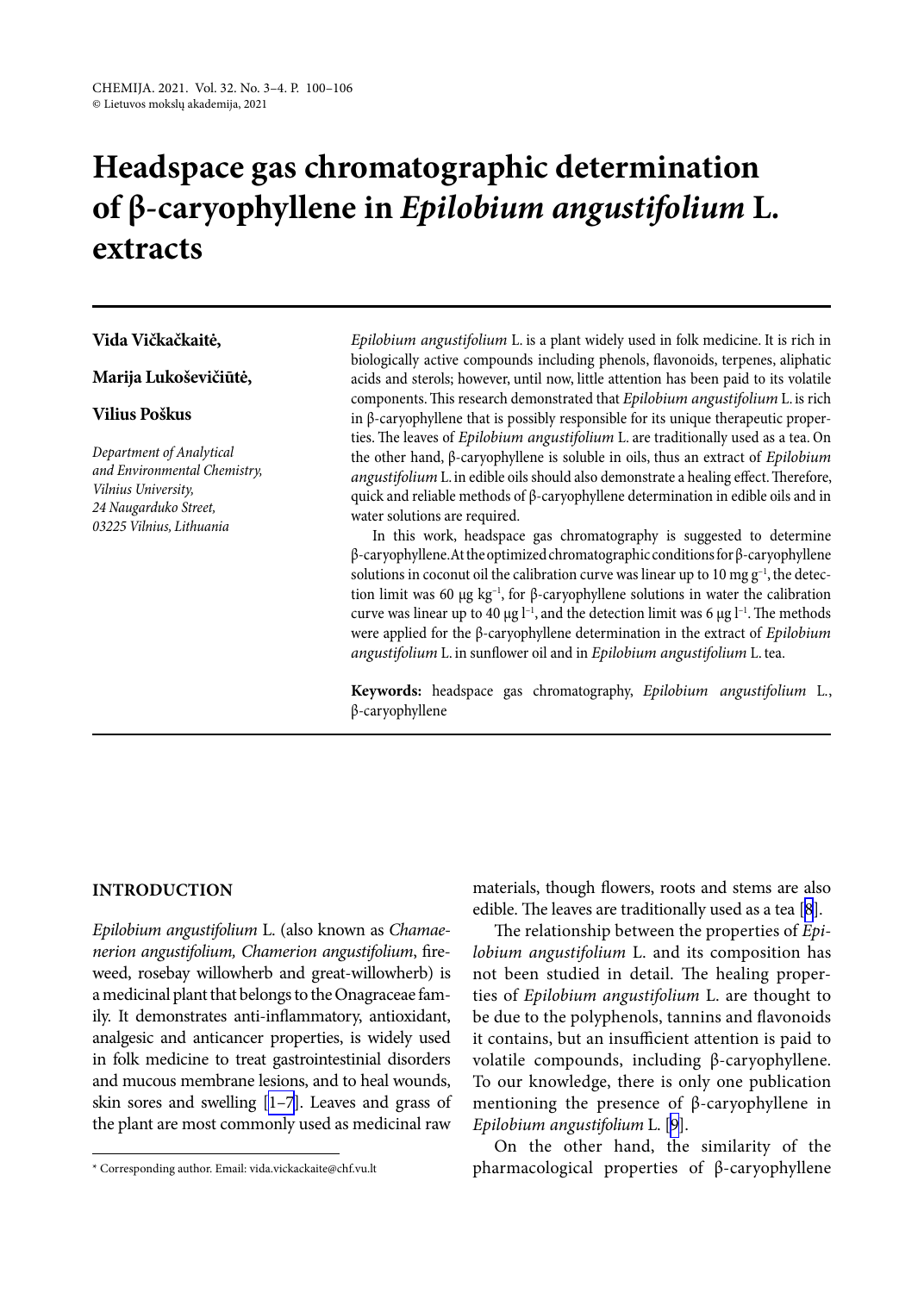(analgesic, antioxidant, anti-inflammatory, antidepressant and cancer cell growth inhibitory effects) [[10\]](#page-6-2) and of *Epilobium angustifolium* L. suggests that mainly β-caryophyllene is responsible for the unique therapeutic effect of *Epilobium angustifolium* L. The correlation could be confirmed by more detailed research. This requires a rapid and reliable determination of β-caryophyllene.

β-Caryophyllene is usually determined by gas chromatography [\[11–13\]](#page-6-3). However, the preparation of multicomponent plant samples for gas chromatographic analysis is usually complex and time-consuming. A perfect choice for the determination of volatile compounds could be headspace sampling combined with gas chromatography. Headspace gas chromatography (HS-GC) includes the isolation of a volatile analyte in the gas phase and the subsequent automatic delivery of an aliquot of vapour to the GC system.

The aim of this work was to elaborate a fast and efficient headspace gas chromatographic method for the determination of β-caryophyllene in *Epilobium angustifolium* L. tea and in *Epilobium angustifolium* L. enriched edible oils.

#### **EXPERIMENTAL**

#### **Reagents and samples**

Glycerol (≥98%) and β-caryophyllene (≥80%) were purchased from Sigma-Aldrich (Germany). Coconut oil Naturalisimo (the Netherlands) and refined sunflower oil (Ukraine) were purchased in a local supermarket.

β-Caryophyllene stock solutions in coconut oil and in glycerol (10 mg  $g^{-1}$  each) were prepared by weighting. Working β-caryophyllene solutions in coconut oil were prepared by dilution of β-caryophyllene stock solutions in coconut oil with coconut oil to a required concentration. Working β-caryophyllene solutions in water were prepared by dilution of β-caryophyllene stock solutions in glycerol with distilled water to a required concentration.

#### **Instrumentation and conditions**

Microwave assisted extraction was performed in a microwave reactor Monowave 450 (Anton Paar). Solid phase microextraction (SPME) was performed with a Supelco DVB/CAR/PDMS (50/30 µm) fibre housed in a manual holder (Supelco Bellofonte, PA, USA). SPME was carried out in a 20 ml vial closed with a silicone rubber septum placed in a cap. The vial was placed in a water-jacketed vessel on a magnetic stirrer and kept at 80°C temperature for 20 min. Desorption was carried out at 250°C for 30 s.

Headspace gas chromatographic analysis was performed on a PerkinElmer Clarus 580 series gas chromatograph (PerkinElmer, USA) equipped with a flame ionisation detector (temperature 250°C, hydrogen flow 40 ml min–1, air flow 400 ml min–1 and auxiliary gas (helium) flow 30 ml min<sup>-1</sup>). The GC system was equipped with the Rxi®-5Sil MS capillary column  $(30 \text{ m} \times 0.25 \text{ mm} \text{ id}, 0.25 \text{ \mu m} \text{ film thickness}).$ 

Headspace extraction and sample introduction was performed on a PerkinElmer Headspace Sampler Turbomatrix 16 (PerkinElmer, USA) equipped with a balanced pressure system. Twenty millilitre headspace vials were used in all experiments. A headspace vial was positioned in the HS autosampler and equilibrated at selected temperature. The needle temperature and the transition line temperature was 10°C higher than the headspace vial equilibration temperature. The settings of the headspace sampler were 1 min for pressurization and 0.09 min for injection. Helium was employed as carrier gas with 16.7 psi column head pressure. The injector temperature was held at 110°C. The oven temperature was programmed as follows:  $60^{\circ}$ C for 1 min, from 60 to 250 $^{\circ}$ C at 10 $^{\circ}$ C min–1 and held for 2 min.

Gas chromatographic-mass spectrometric (GC-MS) analysis was performed on a PerkinElmer Clarus 580 series gas chromatograph equipped with a programmable temperature vaporizer injector and coupled to a PerkinElmer Clarus 560 S mass spectrometer (PerkinElmer, Shelton, USA). The system was equipped with the Elite-5MS capillary column (30 m  $\times$  0.25 mm id, 0.25 µm film thickness). Helium was employed as carrier gas with a constant flow of 1 ml min<sup>-1</sup>. Injection was performed in the split mode (20:1). The oven temperature was programmed as follows: from 45 to 100°C at 2°C min<sup>-1</sup>, from 100 to 250°C at 5°C min<sup>-1</sup> and held for 5 min.

The transfer line temperature was 280°C. The electron ionization ion source conditions were as follows: electron energy 70 eV and temperature 180°C. GC-MS in the full scan mode was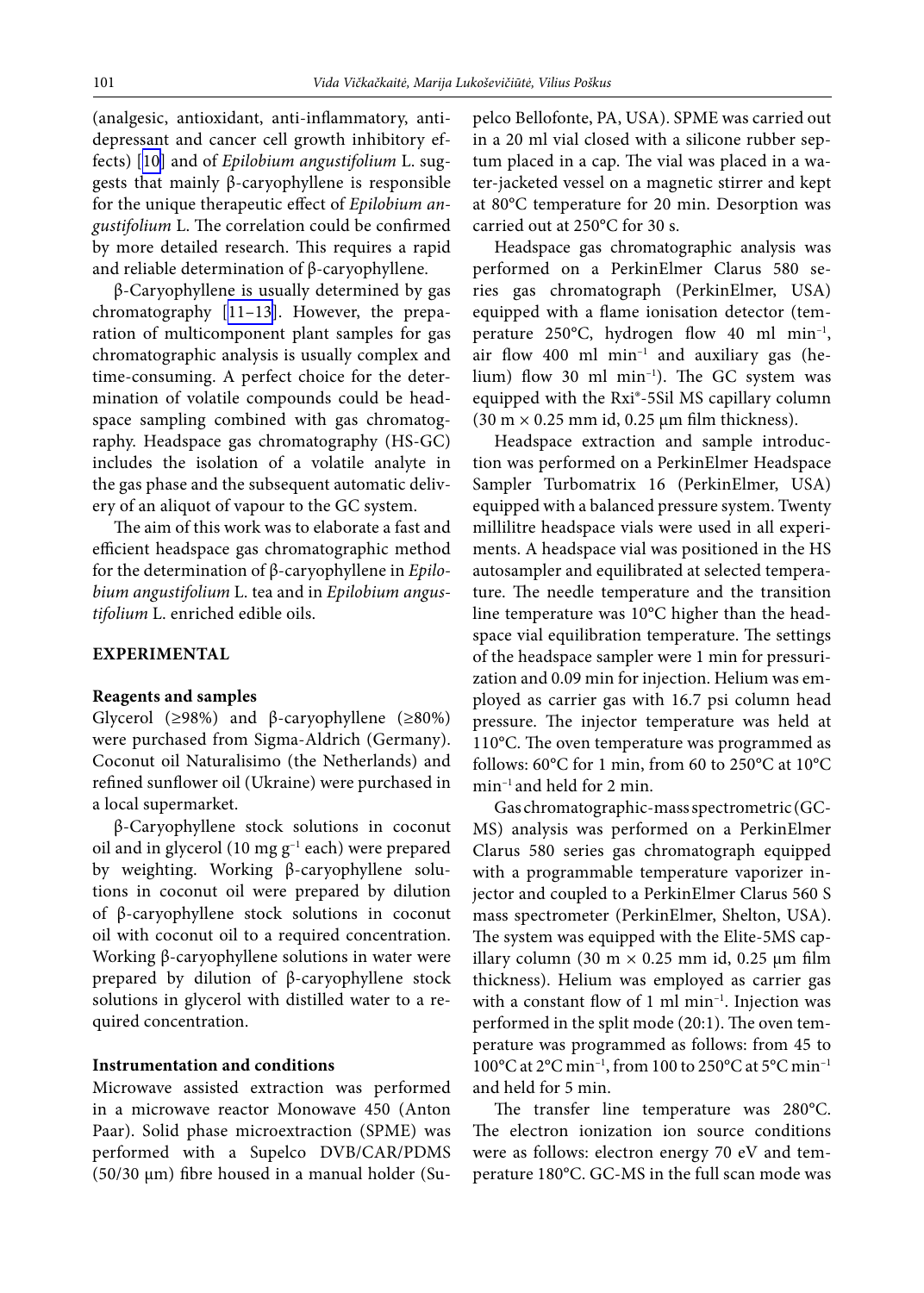used. Data acquisition was performed in a range of m/z 45–500. The qualitative identification of different compounds was performed by comparing their mass spectra with those stored in the NIST (National Institute of Standards and Technology) library.

## **Sample preparation**

For *Epilobium angustifolium* L. infusion in edible oil, 10 g of sunflower oil was added to 1 g of dried and grinded leaves, and the mixture was stored for 14 days.

For *Epilobium angustifolium* L. tea, 100 ml of boiling water was added to 3 g of dried and grinded leaves, and the mixture was stored for 20 min.

#### **RESULTS AND DISCUSSION**

## **Preliminary analysis of** *Epilobium angustifolium* **L.**

*Epilobium angustifolium* L. was first checked for β-caryophyllene using solid-phase microextraction (SPME) and gas chromatographic-mass spectrometric analysis. For this 0.2 g of dry grinded leaves was placed in a 20 ml vial and subjected to SPME for 20 min at 80°C temperature. Desorption of the SPME fibre was carried out in the GC-MS injection port at 250°C for 30 s. The results of the analysis showed (Fig.  [1\)](#page-2-0) that the main volatile components of *Epilobium angustifolium* L. are 2-hexenal (retention time 4.41 min), α-bourbonene (31.62 min), β-caryophyllene (32.94 min), α-caryophyllene (34.12 min), germacrene D (35.04 min), caryophyllene oxide (37.96 min) and 3-phenethylbenzonitrile (54.83 min). Thus an extract of *Epilobium angustifolium* L. is a promising source of β-caryophyllene.

Further a possibility of *Epilobium angustifolium* L. analysis by HS-GC was investigated as HS-GC eliminates the need to use SPME and is therefore expected to be a cheaper and more convenient method. In addition, a simple flame ionisation detector was used instead of a mass spectrometer.

HS-GC conditions were selected to allow a rapid separation of β-caryophyllene. For this 0.2 g of dry crushed leaves was placed into the headspace vial and heated at 140°C for 20 min, and subsequently the gas phase was injected for GC analysis. Various oven temperature programs have been tested. A well-separated peak of β-caryophyllene is seen in the HS-GC chromatogram obtained under optimal conditions (Fig. [2\)](#page-3-0).

<span id="page-2-0"></span>Two types of solutions were further investigated by HS-GC: tea (*Epilobium angustifolium* L. extract in water) and *Epilobium angustifolium* L. infusion in sunflower oil.



**Fig. 1.** Chromatogram of dry *Epilobium angustifolium* L. obtained by SPME and GC-MS analysis. For SPME and GC-MS conditions see Experimental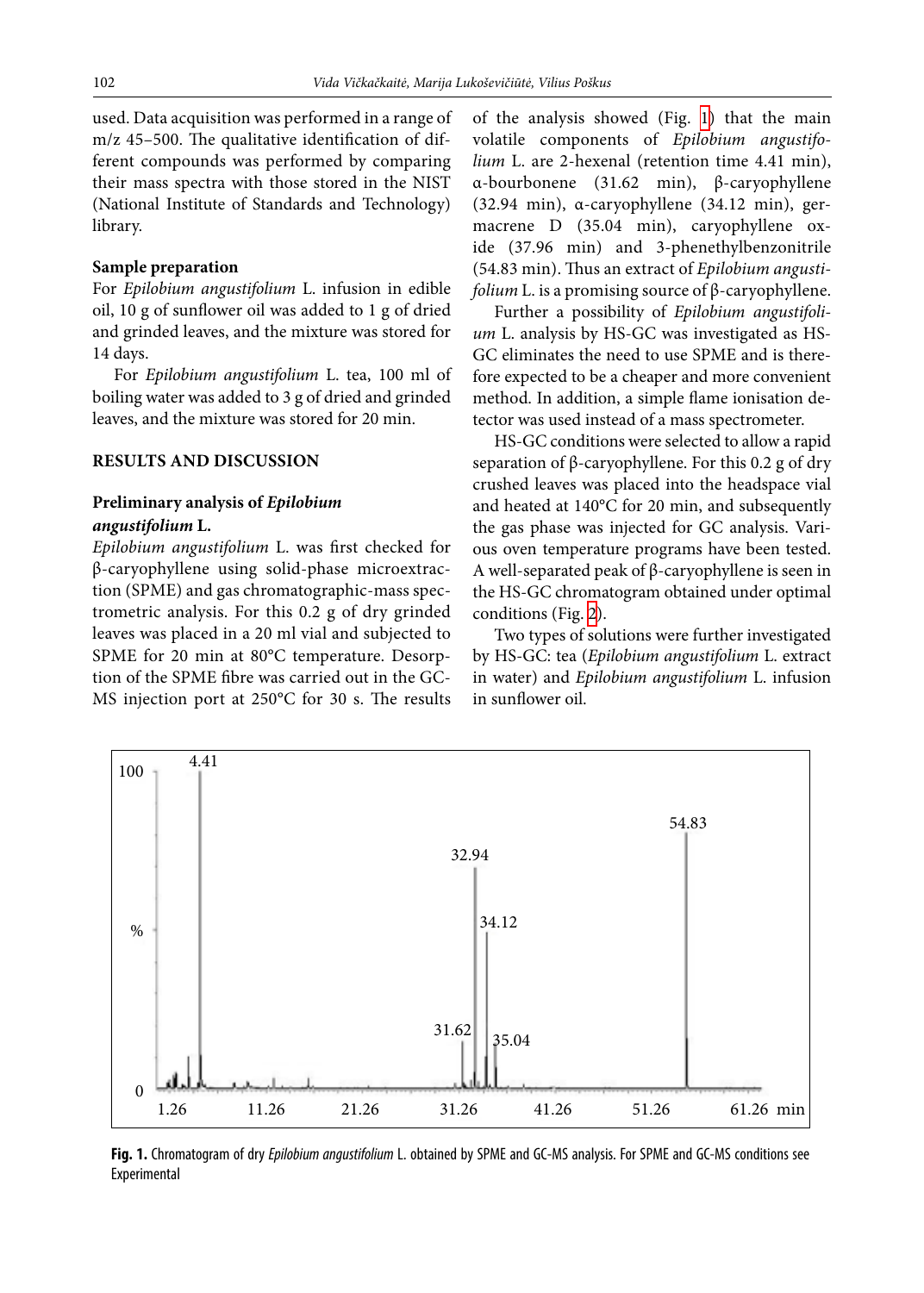<span id="page-3-0"></span>

**Fig. 2.** HS-GC chromatogram of dry *Epilobium angustifolium* L. For HS-GC conditions see Experimental

# **Determination of β-caryophyllene in edible oil solution**

It is known that coconut oil is stable at elevated temperatures applied for HS-GC analysis [[14\]](#page-6-4) thus it was used for the preparation of standard β-caryophyllene solutions. For the experiments 1 g of 1 mg  $g^{-1}$  standard β-caryophyllene solutions in coconut oil was used.

The dependence of the β-caryophyllene peak area on the heating temperature of the headspace vial was examined and it was determined that the peak area permanently increased with the temperature and reached the maximum value at 200°C (Fig. [3](#page-3-1)). Unfortunately, the investigation of the heating time influence on the peak area demonstrated that when the sample was heated at 200°C for more than 10 min, the area of the β-caryophyllene peak began to decrease (Fig. [4\)](#page-3-2). This is most likely because of the decomposition of β-caryophyllene at high temperatures. When the heating temperature was reduced to 180°C, the area of the β-caryophyllene peak initially increased, then from 15 to 20 min remained stable, and slightly decreased by heating for more than 20 min. Thus, for a better repeatability of the peak area, further the sample was heated at 180°C for 15 min.

<span id="page-3-1"></span>

**Fig. 3.** Dependence of the β-caryophyllene peak area on the heating temperature of the headspace vial

<span id="page-3-2"></span>

**Fig. 4.** Dependence of the β-caryophyllene peak area on the heating time of the headspace vial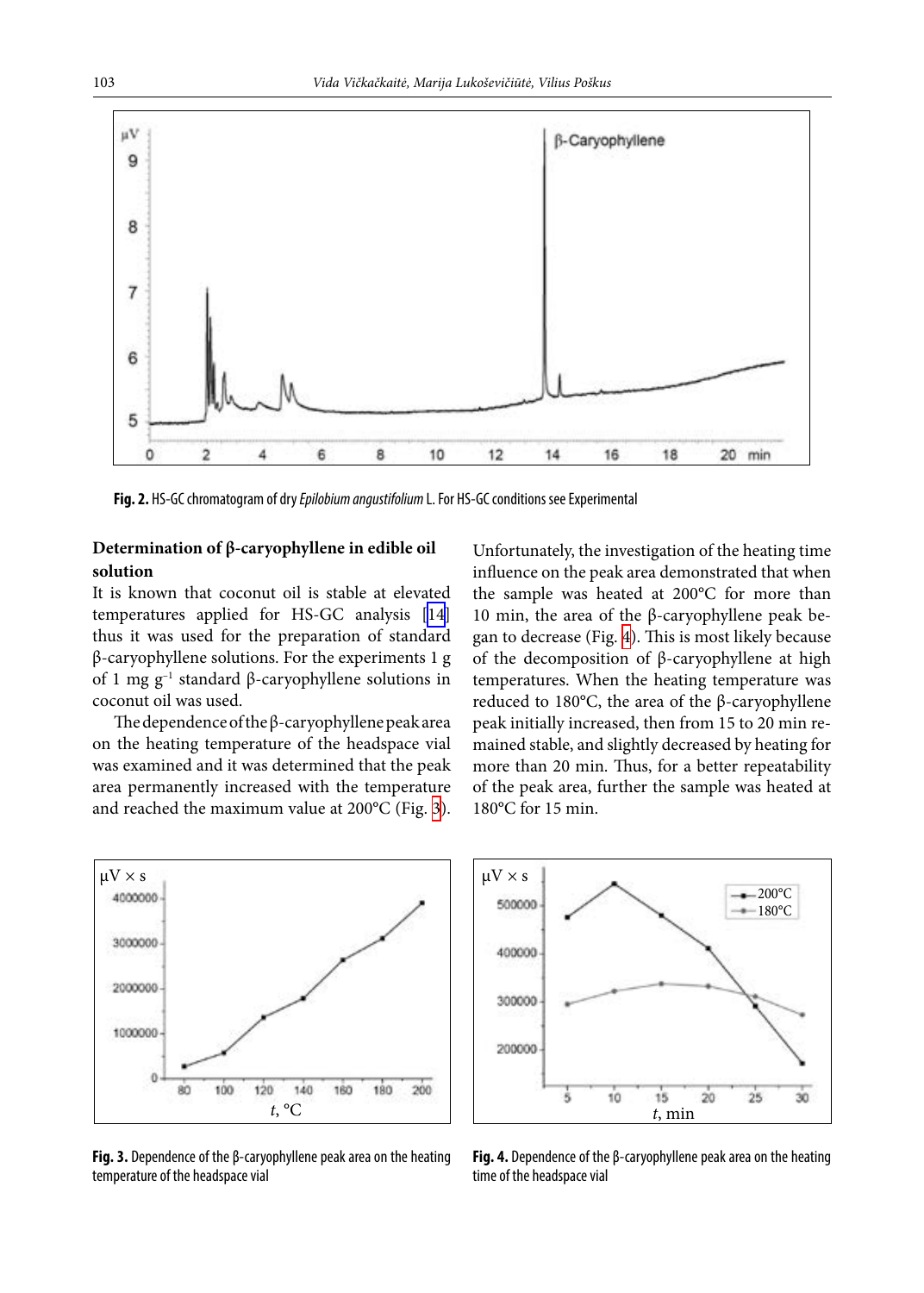The effect of the sample size on the  $\beta$ -caryophyllene peak area was investigated using 1–5 g of β-caryophyllene solution. The results demonstrated that the area of the β-caryophyllene peaks changed insignificantly with the amount of the sample ([Ta](#page-4-0)[ble\)](#page-4-0). The Q-test performed confirmed that neither the biggest nor the smallest peak area should be rejected as a gross error.

<span id="page-4-0"></span>

|  |                         |  | Table. B-Caryophyllene peak areas obtained using |  |
|--|-------------------------|--|--------------------------------------------------|--|
|  | different sample amount |  |                                                  |  |

| Sample amount, g | Peak area, $mV \times s$ |  |  |
|------------------|--------------------------|--|--|
|                  | 326367                   |  |  |
|                  | 304298                   |  |  |
|                  | 334852                   |  |  |
|                  | 315533                   |  |  |
|                  | 297426                   |  |  |

An insignificant effect of the sample quantity on the analyte concentration in the headspace can be explained considering the formula [\[15](#page-6-5)]

$$
c_G = c_S/(K + \beta),
$$

where  $c_G$  is the concentration of the analyte in the gas (headspace) phase,  $c_s$  is the concentration of the analyte in the sample (liquid) phase, K is the partition coefficient of the analyte between the sample and gas phases, and  $β$  is the ratio of the volumes of the gas and liquid phases.

The equation shows that if K is low (the compound prefers the headspace phase), then the value of β (hence sample quantity) significantly affects the concentration in the headspace phase. Conversely, if K is high (the compound favours the sample phase), then adjusting  $β$  will have a minor effect on the concentration in the headspace phase.

β-Caryophyllene is not very volatile (its boiling point is 262°C) and is highly soluble in oils [\[16](#page-6-6)], therefore its partition coefficient between the oil and gas phases is large, so the phase ratio has a little effect on the concentration of β-caryophyllene in the headspace. That was confirmed by the results obtained. Based on this, 1 g of sample was used for further analysis.

Quality parameters were determined under the optimized conditions. The calibration curve was drawn with 6 calibration points with three replicate injections and was linear up to 10 mg  $g^{-1}$  with the correlation coefficient 0.999. The limit of detection was calculated as three times the baseline noise and was 60  $\mu$ g  $kg^{-1}$ . The relative standard deviation was determined by five replication analysis of the sample with the β-caryophyllene concentration 0.1 mg  $g^{-1}$  and was 3.8%.

<span id="page-4-1"></span>The method was applied for the determination of β-caryophyllene in *Epilobium angustifolium* L. infusion in sunflower oil. A headspace chromatogram of the infusion is shown in Fig. [5](#page-4-1). It was found that the infusion contained 1.3 mg kg<sup>-1</sup> of β-caryophyllene.



**Fig. 5.** HS-GC chromatogram of *Epilobium angustifolium* L. infusion in sunflower oil. For HS-GC conditions see Experimental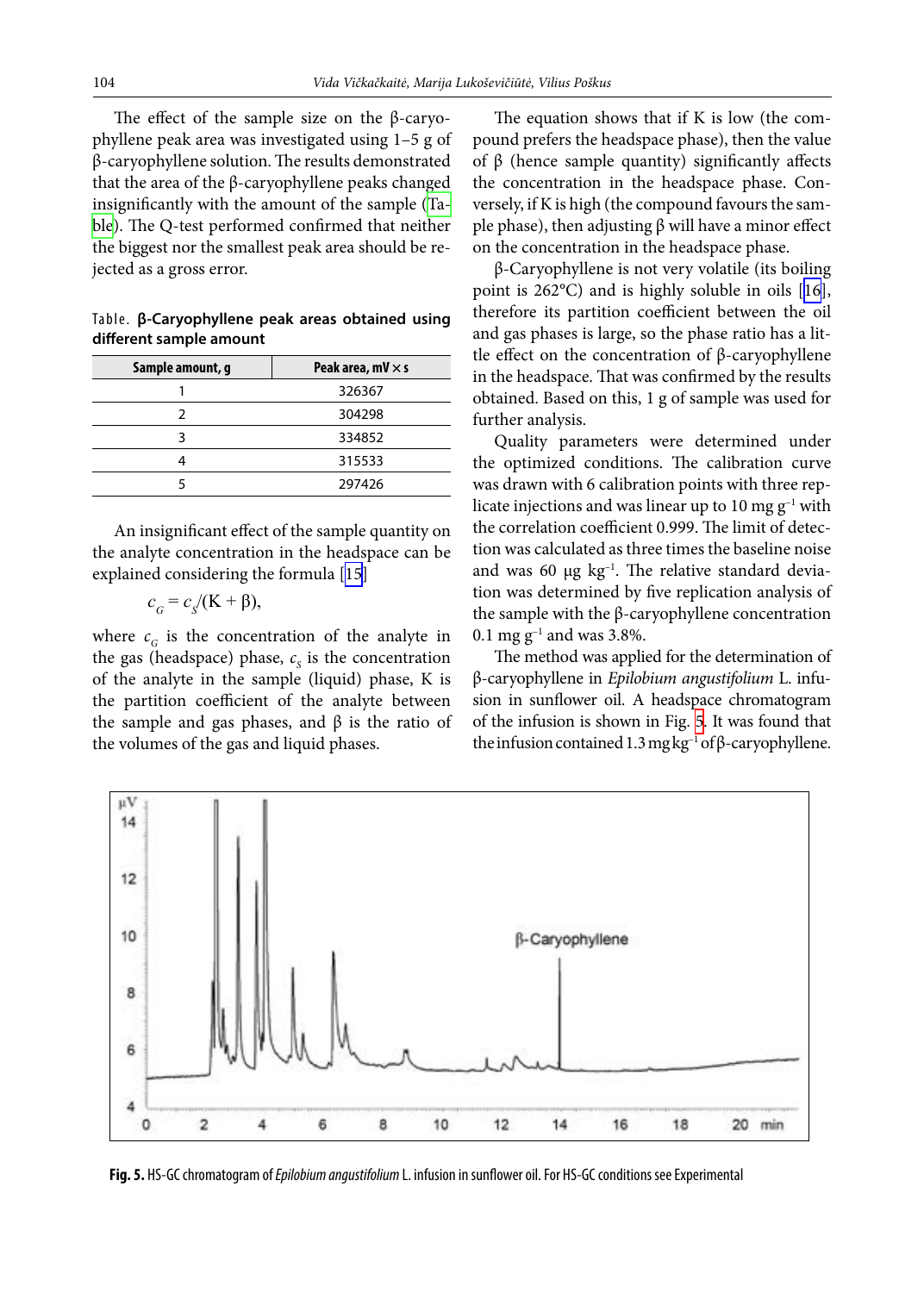# **Determination of β-caryophyllene in aqueous solution**

The solubility of  $β$ -caryophyllene in water is rather low, at  $25^{\circ}$ C it is 50.11  $\mu$ g  $l^{-1}$  [[17\]](#page-6-7). Therefore, for the preliminary study an aqueous solution containing 40 μg  $l^{-1}$  of β-caryophyllene was used.

For HS-GC, the heating temperature of the sample must be lower than the boiling point of the main matrix component. Since in the case of aqueous solutions the main component of the matrix is water, the headspace vial was heated to 95°C temperature. Unfortunately, the headspace chromatogram did not show a peak of β-caryophyllene even when 10 ml of the solution was analysed.

The sensitivity of HS-GC can be increased by raising the heating temperature of the sample. In the case of aqueous solutions the heating temperature cannot exceed 100°C. To overcome the limitation, a possibility to transfer β-caryophyllene to a matrix with a higher boiling point has been investigated. Coconut oil was chosen as the extraction agent. As β-caryophyllene is highly soluble in oils, coconut oil should quantitatively extract it from the aqueous solution. After, as shown above, a solution of β-caryophyllene in coconut oil can be heated to 180°C resulting in easier transfer of β-caryophyllene to the headspace.

Extraction of β-caryophyllene was performed in a microwave extractor at 80°C for 5 min. Microwave assisted extraction is very fast. Additionally, at elevated temperatures the coconut oil is liquid and can be easily taken for further analysis. For the extraction 20 ml of aqueous β-caryophyllene solution and 2 g of coconut oil were taken. After extraction, 1 g of the extract was transferred to a headspace vial and subjected to HS-GC analysis under the conditions described above.

The calibration curve was drawn with 6 calibration points with three replicate injections and was linear up to 40  $\mu$ g l<sup>-1</sup> with the correlation coefficient 0.987. The limit of detection was calculated as three times the baseline noise and was 6  $\mu$ g l<sup>-1</sup>. The relative standard deviation was determined by five replication analysis of the sample with the β-caryophyllene concentration 20  $\mu$ g l<sup>-1</sup> and was 11.7%.

The method was applied for the determination of β-caryophyllene in *Epilobium angustifolium* L. tea. It was found that the tea contained 31  $\mu$ g/l<sup>-1</sup> of β-caryophyllene.

#### **CONCLUSIONS**

Edible oils with a high content of unsaturated fatty acids are susceptible to oxidation. In the literature there are a lot of data concerning the improvement of the oxidation stability of vegetable oils by addition of essential oils from plants used as condiments such as mint, laurel, thyme, rosemary, basil, clove, cinnamon and others [\[18–21](#page-6-8)]. However, to the best of our knowledge, there is no information on the use of *Epilobium angustifolium* L. for the quality improvement of edible oils. Since *Epilobium angustifolium* L. and one of its main volatile components β-caryophyllene are known to have good antioxidant properties, we propose to use *Epilobium angustifolium* L. as an additive for edible oils. β-caryophyllene enriched edible oils are also of a good taste and should demonstrate favourable pharmacological properties.

The results presented in this article demonstrate that HS-GC analysis can be successfully applied for the determination of  $β$ -caryophyllene in *Epilobium angustifolium* L. infusions in edible oils. The influence of *Epilobium angustifolium* L. on the oxidation stability of vegetable oils is in progress.

The leaves of *Epilobium angustifolium* L. are traditionally used as a tea. The tea not only has a pleasant specific aroma, but also has healing properties. However, the solubility of  $\beta$ -caryophyllene in water is relatively low, so its concentration in tea is close to the detection limit of the proposed method. To determine lower concentrations of β-caryophyllene, the method of choice should be SPME followed by GC.

> Received 17 September 2021 Accepted 23 September 2021

#### <span id="page-5-0"></span>**References**

- 1. S. Granica, J. P. Piwowarski, M. E. Czerwinska, A. K. Kiss, *J. Ethnopharmacol.*, **156**, 316 (2014).
- 2. H. Ostrovska, O. Oleshchuk, S. Vannini, et al., *EuroBiotech J.*, **1**, 126 (2017).
- 3. B. Tita, H. Abdel-Haq, A. Vitalone, G. Mazzanti, L. Saso, *Il Farmaco*, **56**, 341 (2001).
- 4. L. Battinelli, B. Tita, M. G. Evandri, G. Mazzanti, *Il Farmaco*, **56**, 345 (2001).
- 5. A. Vitalone, F. Bordi, C. Baldazzi, G. Mazzanti, L. Saso, B. Tita, *Il Farmaco*, **56**, 483 (2001).